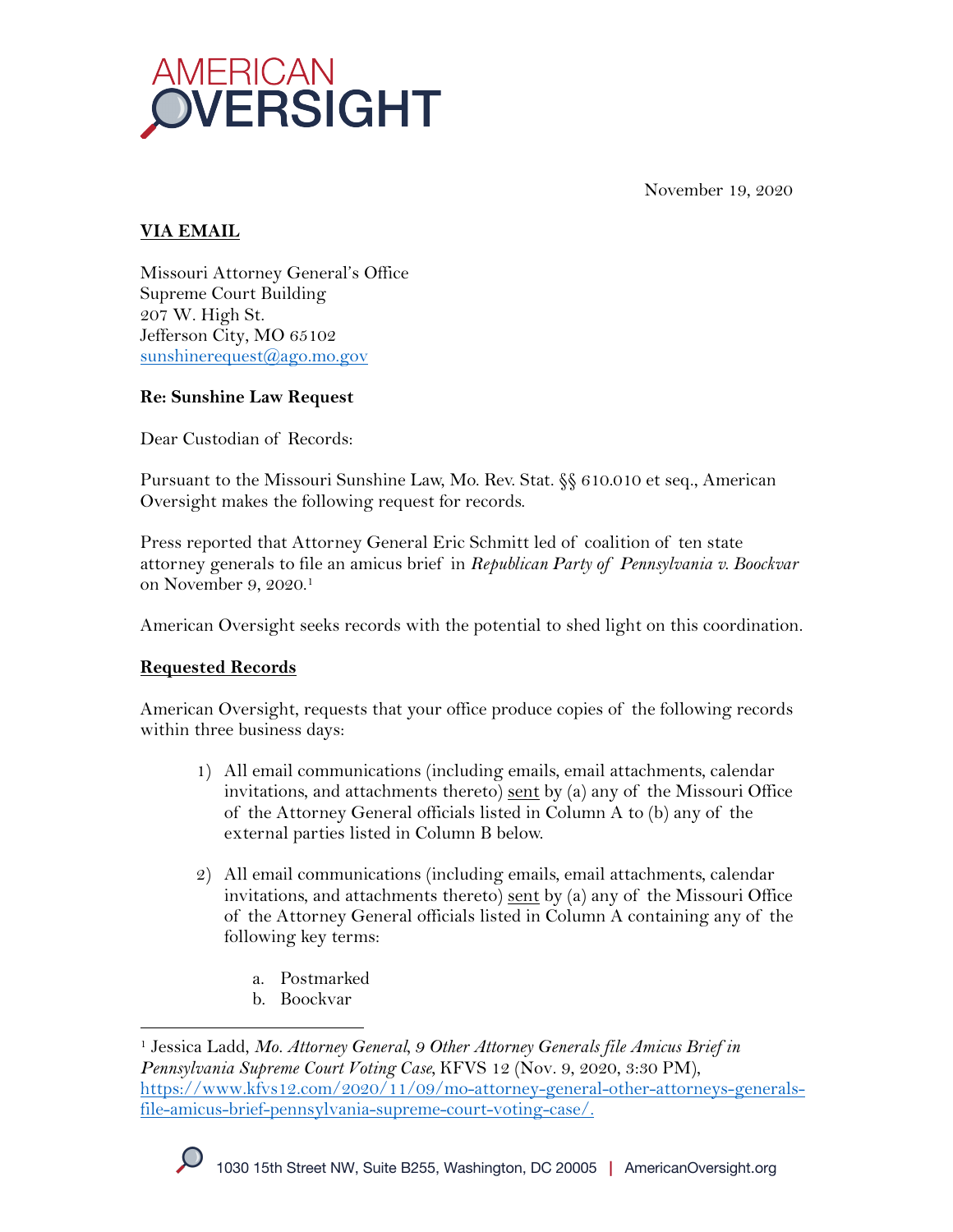- c. Giuliani
- d. Tabas
- e. "John Gore"
- f. "Justin Clark"
- g. "Nathan Groth"
- h. Passantino
- i. Papatov
- j. Langhofer
- k. Basile
- l. "Brett Johnson"
- m. "Eric Spencer"
- n. Landry
- o. RAGA
- p. MAGA
- q. Trump
- r. POTUS
- s. "election fraud"
- t. "election integrity"

| Column A: Office of the Attorney |                                                                                                                    | <b>Column B: External Parties</b> |                                                                                                                    |
|----------------------------------|--------------------------------------------------------------------------------------------------------------------|-----------------------------------|--------------------------------------------------------------------------------------------------------------------|
| <b>General Officials</b>         |                                                                                                                    |                                   |                                                                                                                    |
| i.                               | Eric Schmitt, Attorney General,<br>or anyone communicating on his<br>behalf (such as an assistant or<br>scheduler) | $i$ .                             | Anyone communicating from an<br>email address ending in<br>@donaldtrump.com,<br>@donaldjtrump.com,                 |
| ii.                              | Anyone serving as Chief of<br>Staff to the Attorney General                                                        |                                   | @trumpvictory.com, or<br>@trumporg.com                                                                             |
| iii.                             | Jeremiah Morgan, Deputy<br><b>Attorney General</b>                                                                 | ii.                               | John Gore, Alex Popatov, or<br>anyone communicating from an                                                        |
| iv.                              | Justin Smith, Assistant Attorney<br>General for Special Litigation                                                 |                                   | email address ending in<br>@jonesday.com                                                                           |
| V.                               | Marianna Deal, Director of<br>Communications                                                                       | iii.                              | Justin Clark, Nathan Groth,<br>Stefan Passantino, or anyone                                                        |
| vi.                              | Megan Werdehausen, Executive<br>Secretary                                                                          |                                   | communicating from an email<br>address ending in                                                                   |
| vii.                             | Rhonda Meyer, Deputy Chief of                                                                                      |                                   | @michaelbest.com                                                                                                   |
|                                  | Staff                                                                                                              | iv.                               | Kory Langhofer, Thomas Basile,<br>or anyone communicating from<br>an email address ending in<br>@statecraftlaw.com |
|                                  |                                                                                                                    | V.                                | Brett Johnson, Eric Spencer, or<br>anyone communicating from an<br>email address ending in<br>$(a)$ swlaw.com      |
|                                  |                                                                                                                    | vi.                               | Anyone communicating from an<br>email address ending in                                                            |
|                                  |                                                                                                                    |                                   | @gop.com, @rnchq.com,<br>@wisgop.org, or @wisgop.info                                                              |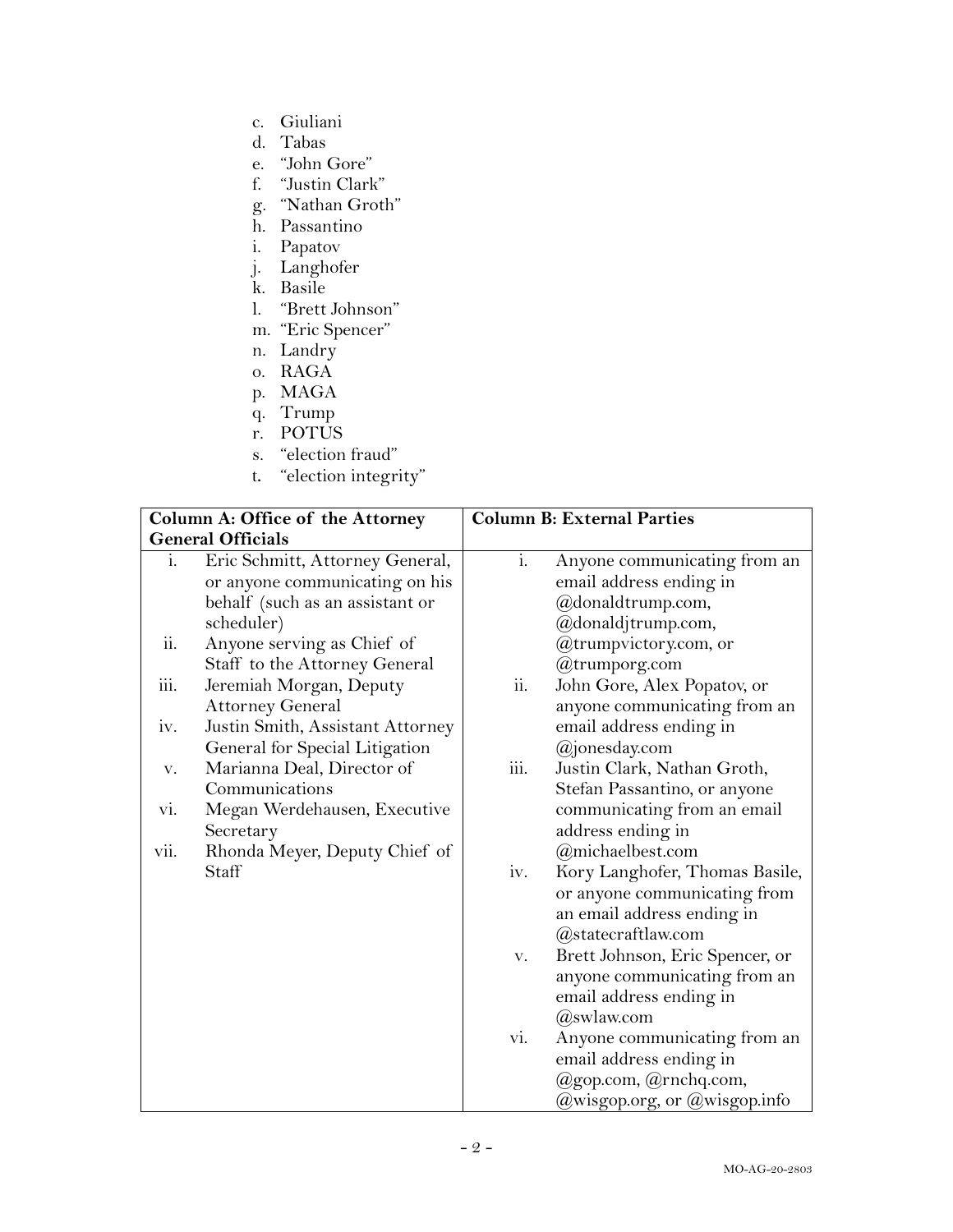| vii.  | Jason Stuckey (including, but |
|-------|-------------------------------|
|       | not limited to, at            |
|       | jstuckey@bricker.com)         |
| viii. | Jason Torchinsky (including,  |
|       | but not limited to, at        |
|       | jtorchinsky@hvjt.law)         |
| IX.   | Tom Fitton or anyone          |
|       |                               |
|       | communicating from an email   |
|       | address ending in             |
|       | @judicialwatch.org            |
| х.    | Catherine Engelbrecht or      |
|       | anyone communicating from an  |
|       | email address ending in       |
|       | @truethevote.org              |
| xi.   | J. Christian Adams, Logan     |
|       | Churchwell, or anyone         |
|       | communicating from an email   |
|       | address ending in             |
|       | @publicinterestlegal.org or   |
|       | @electionlawcenter.com        |
| xii.  | Hans von Spakovsky or anyone  |
|       | communicating from an email   |
|       | address ending in             |
|       | @heritage.org                 |
| xiii. | James O'Keefe or anyone       |
|       | communicating from an email   |
|       | address ending in             |
|       | @projectveritas.com or        |
|       | @projectveritasaction.com     |
| xiv.  | Jay Sekulow or anyone         |
|       | communicating from an email   |
|       |                               |
|       | address ending in @aclj.org   |
| XV.   | Matt Schlapp or anyone        |
|       | communicating from an email   |
|       | address ending in             |
|       | @conservative.org             |
| xvi.  | Rudolph Giuliani, or anyone   |
|       | communicating on his behalf   |
|       | (such as Jo Ann Zafonte,      |
|       | Christianne Allen, Beau       |
|       | Wagner, or anyone             |
|       | communicating from an email   |
|       | address ending in             |
|       | @giulianisecurity.com,        |
|       | giulianipartners.com,         |
|       | gdcillc.com)                  |
|       |                               |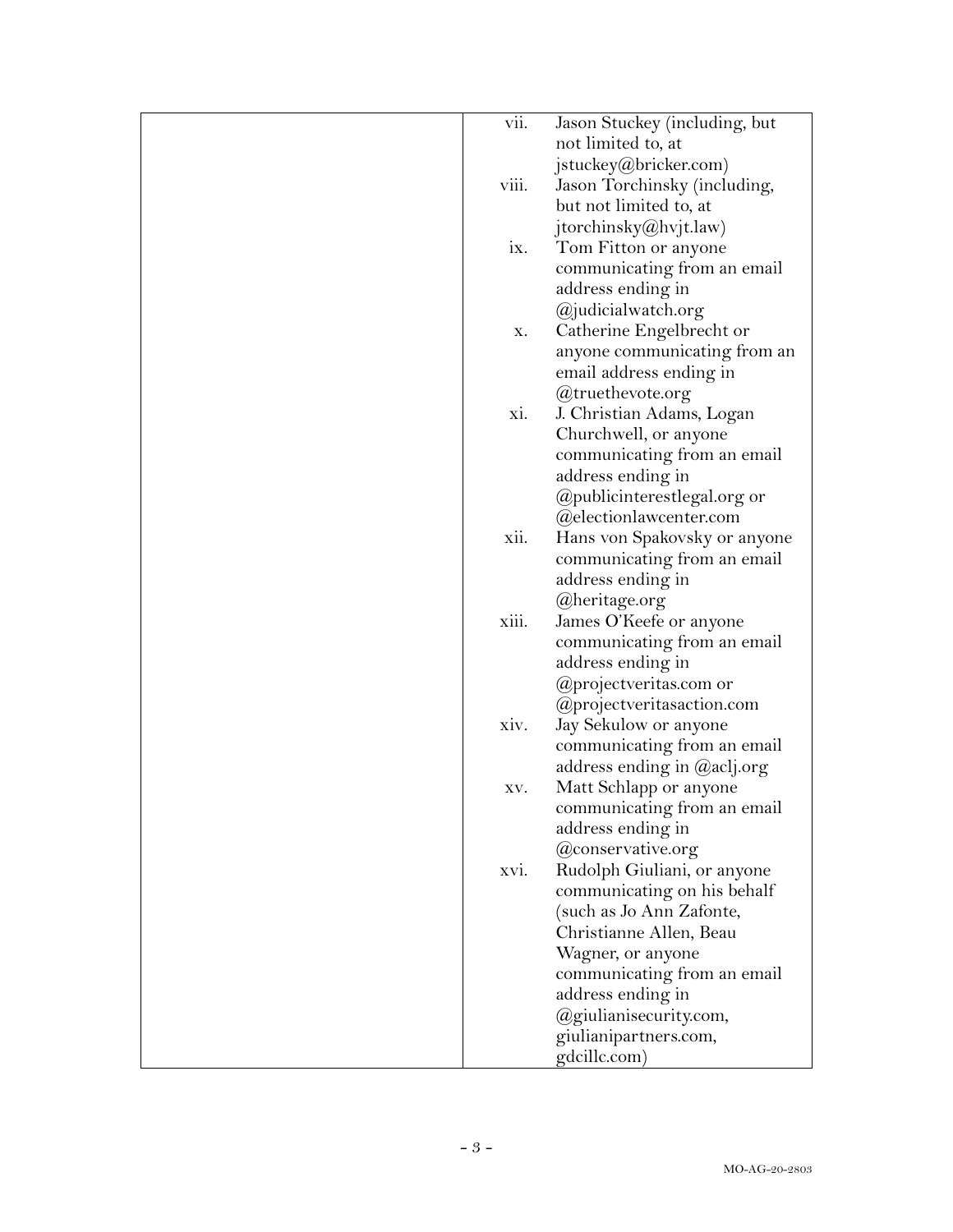| xvii.  | Anyone communicating from an |
|--------|------------------------------|
|        | email address ending in      |
|        | mail.house.gov or senate.gov |
| xviii. | Lawrence Tabas, Bernadette   |
|        | Comfort, or anyone           |
|        | communicating from an email  |
|        | address ending in @pagop.org |
| xix.   | Jeff Landry, or anyone       |
|        | communicating from an email  |
|        | address ending in            |
|        | @republicanags.com or        |
|        | ag.state.la.us               |
|        |                              |
|        |                              |

In an effort to accommodate your office and reduce the number of potentially responsive records to be processed and produced, American Oversight has limited its request to emails **sent** by the named officials. To be clear, however, American Oversight still requests that complete email chains be produced, displaying both sent and received messages. This means that both a custodian's response to an email and the initial received message are responsive to this request and should be produced.

Please provide all responsive records from October 27, 2020, through the date the search is conducted.

## **Fee Waiver Request**

In accordance with Mo. Rev. Stat. § 610.026.1(1), American Oversight requests a waiver of fees associated with processing this request for records. Disclosure of the requested records is in the public interest because it will likely contribute to a better understanding of relevant government procedures by the general public in a significant way. Moreover, the request is primarily and fundamentally for non-commercial purposes.

American Oversight requests a waiver of fees because disclosure of the requested information "is likely to contribute significantly to public understanding of the operations or activities of  $\lceil a \rceil$  public governmental body.<sup>"2</sup> The requested records are directly related to the work of state officials, with the potential to shed light on the Attorney General's communications with groups engaged in purported election integrity efforts. Voting rights and election administration are of substantial public interest both in Missouri and nationwide. Accordingly, release of records that may help the public understand the operations and activities of state officials is in the public interest.

<sup>&</sup>lt;sup>2</sup> Mo. Rev. Stat. § 610.026.1(1).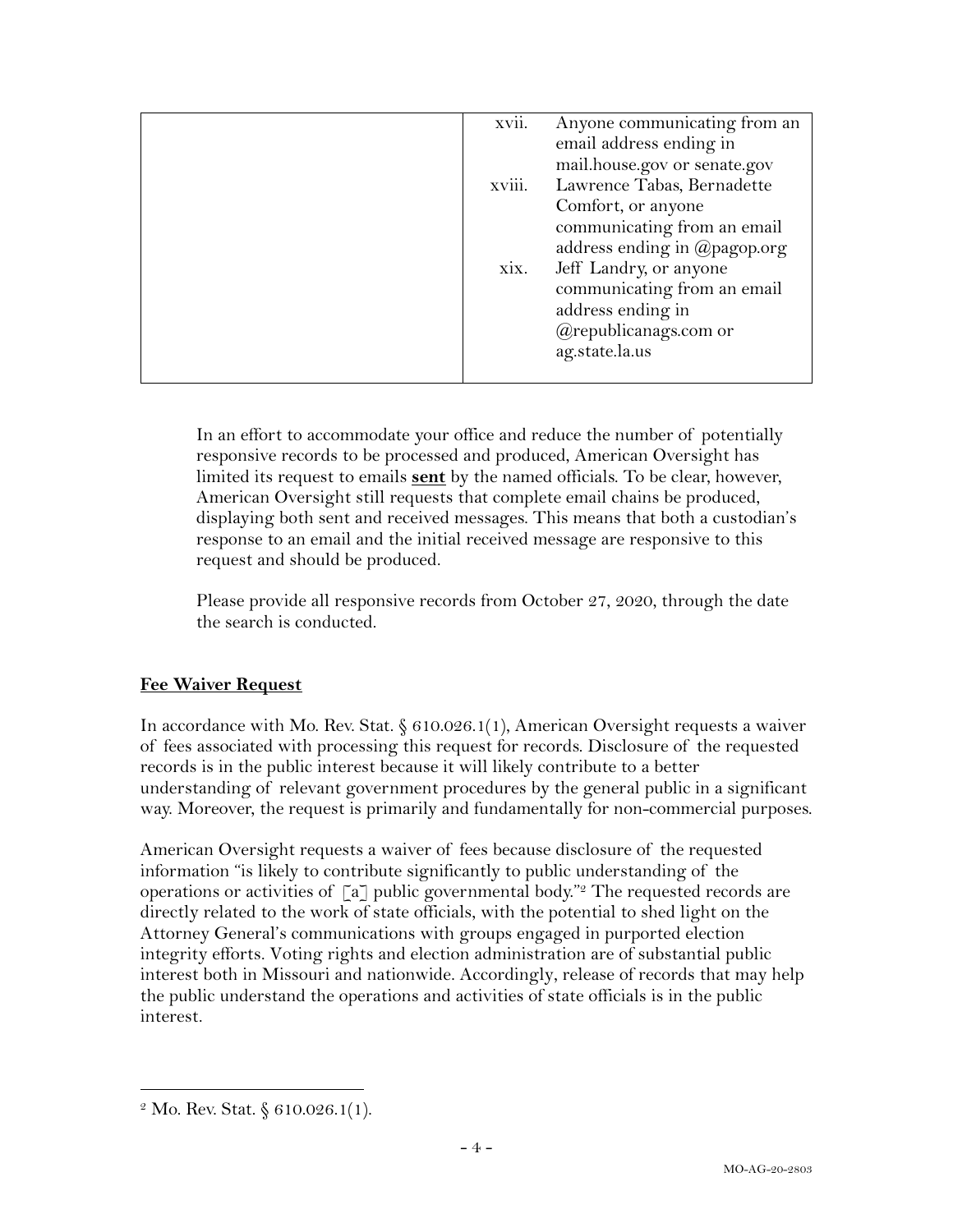American Oversight is committed to transparency and makes the responses agencies provide to Sunshine Law requests publicly available, and the public's understanding of the government's activities would be enhanced through American Oversight's analysis and publication of these records.

This request is primarily and fundamentally for non-commercial purposes.<sup>3</sup> As a  $501(c)(3)$  nonprofit, American Oversight does not have a commercial purpose and the release of the information requested is not in American Oversight's financial interest. American Oversight's mission is to promote transparency in government, to educate the public about government activities, and to ensure the accountability of government officials. American Oversight uses the information gathered, and its analysis of it, to educate the public through reports, press releases, or other media. American Oversight also makes materials it gathers available on its public website and promotes their availability on social media platforms, such as Facebook and Twitter.<sup>4</sup>

American Oversight has also demonstrated its commitment to the public disclosure of documents and creation of editorial content through regular substantive analyses posted to its website.5 Examples reflecting this commitment to the public disclosure of documents and the creation of editorial content include the posting of records and analysis related to the organization's State Accountability Project covering voting rights issues in various states;<sup>6</sup> posting records and analysis of federal and state governments' responses to the Coronavirus pandemic;7 posting records received as part of American

https://www.americanoversight.org/areas\_of\_investigation/state-local-investigations; *see, e.g.*, *State Government Contacts with Voting-Restriction Activists,* American Oversight, https://www.americanoversight.org/investigation/state-government-contacts-withvoting-restriction-activists; *Georgia's Voting Machines and Election Security*, American Oversight, https://www.americanoversight.org/investigation/georgias-votingmachines-and-election-security. 7 *See, e.g.*, *The Trump Administration's Response to Coronavirus*, American Oversight,

*Directly Lead to 2 to 9 Deaths*, American Oversight,

<sup>3</sup> Mo. Rev. Stat. § 610.026.1(1).

<sup>4</sup> American Oversight currently has approximately 16,360 followers on Facebook and 106,100 followers on Twitter. American Oversight, Facebook,

https://www.facebook.com/weareoversight/ (last visited Nov. 10, 2020); American Oversight (@weareoversight), Twitter, https://twitter.com/weareoversight (last visited Nov. 10, 2020).

<sup>5</sup> *See generally News*, American Oversight, https://www.americanoversight.org/blog. 6 *See generally State Accountability Project*, American Oversight,

https://www.americanoversight.org/investigation/the-trump-administrationsresponse-to-coronavirus; *Tulsa Health Officials Initially Estimated Trump Rally Would* 

https://www.americanoversight.org/tulsa-health-officials-initially-estimated-trumprally-would-directly-lead-to-2-to-9-deaths; *Wisconsin Documents Offer Window into Early Uncertainty over COVID-19*, American Oversight,

https://www.americanoversight.org/wisconsin-documents-offer-window-into-earlyuncertainty-over-covid-19; *In the Documents: Florida Health Department Efforts to Suppress Release of Coronavirus Records*, American Oversight,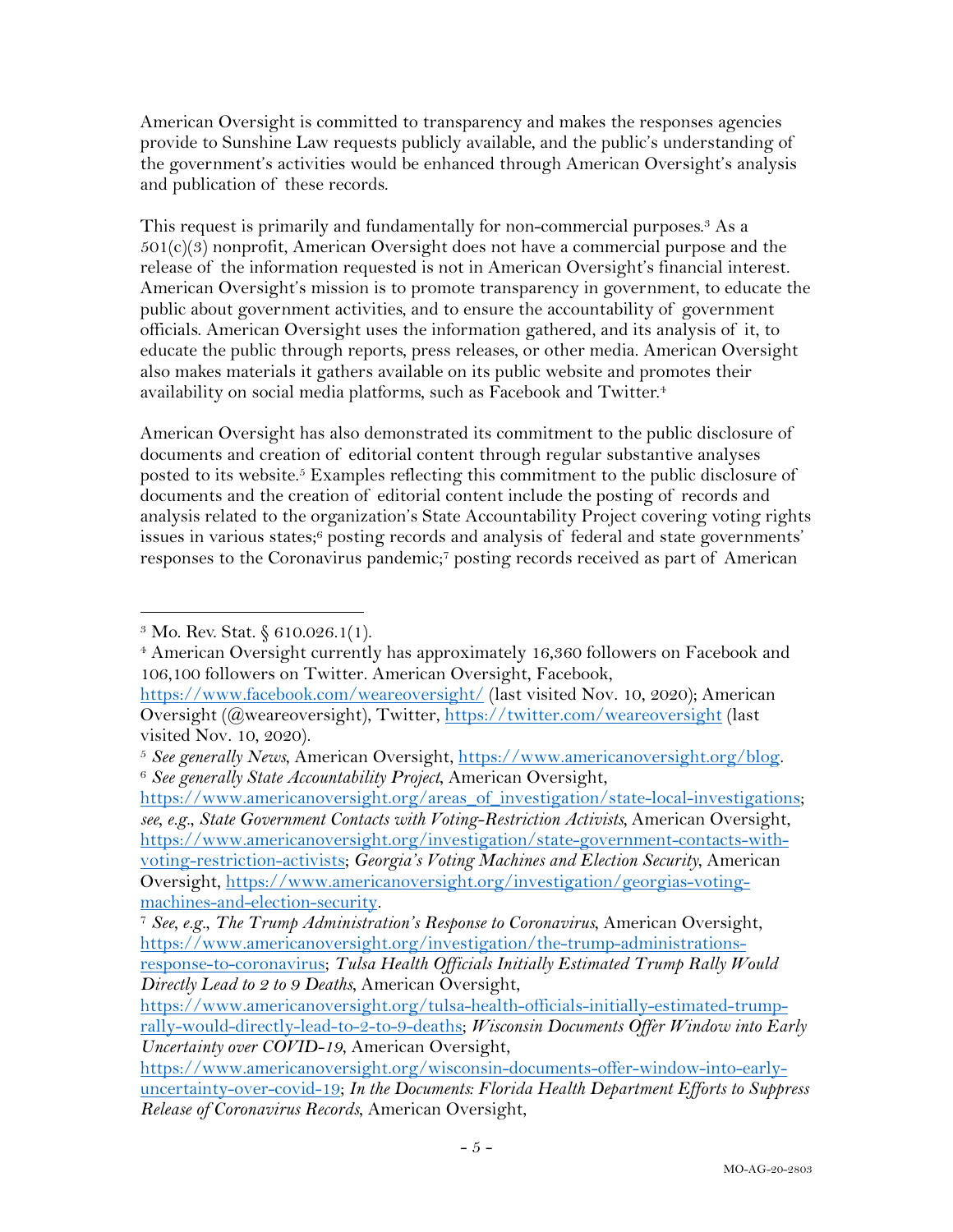Oversight's "Audit the Wall" project to gather and analyze information related to the Trump administration's proposed construction of a barrier along the U.S.-Mexico border, and analyses of what those records reveal;<sup>8</sup> and the posting of records related to an ethics waiver received by a senior Department of Justice attorney and an analysis of what those records demonstrated regarding the Department's process for issuing such waivers.9

Accordingly, American Oversight qualifies for a fee waiver.

#### **Guidance Regarding the Search & Processing of Requested Records**

In connection with its request for records, American Oversight provides the following guidance regarding the scope of the records sought and the search and processing of records:

- Please search all locations and systems likely to have responsive records, regardless of format, medium, or physical characteristics.
- Our request for records includes any attachments to those records or other materials enclosed with those records when they were previously transmitted. To the extent that an email is responsive to our request, our request includes all prior messages sent or received in that email chain, as well as any attachments to the email.
- Please search all relevant records or systems containing records regarding agency business. Do not exclude records regarding agency business contained in files, email accounts, or devices in the personal custody of your officials, such as personal email accounts.
- In the event some portions of the requested records are properly exempt from disclosure, please disclose any reasonably segregable non-exempt portions of the requested records.10 If a request is denied in whole, please state specifically why it is not reasonable to segregate portions of the record for release.

https://www.americanoversight.org/in-the-documents-florida-health-departmentefforts-to-suppress-release-of-coronavirus-records. 8 *See generally Audit the Wall*, American Oversight,

https://www.americanoversight.org/investigation/audit-the-wall; *see, e.g.*, *Border Wall Investigation Report: No Plans, No Funding, No Timeline, No Wall*, American Oversight, https://www.americanoversight.org/border-wall-investigation-report-no-plans-nofunding-no-timeline-no-wall. 9 *DOJ Records Relating to Solicitor General Noel Francisco's Recusal*, American Oversight,

https://www.americanoversight.org/document/doj-civil-division-response-noelfrancisco-compliance; *Francisco & the Travel Ban: What We Learned from the DOJ Documents*, American Oversight, https://www.americanoversight.org/francisco-thetravel-ban-what-we-learned-from-the-doj-documents.

<sup>10</sup> Mo. Rev. Stat. § 610.024.1.